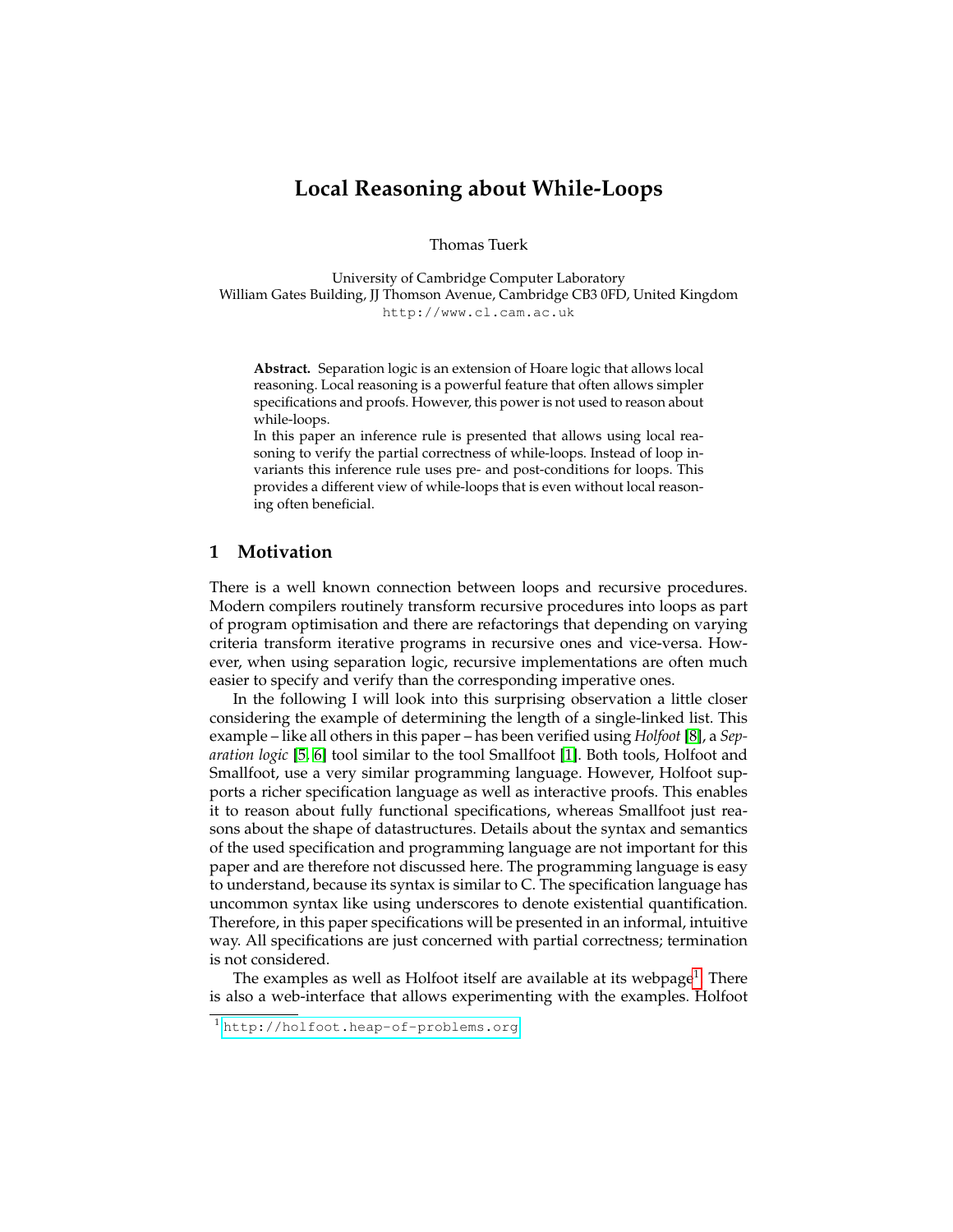is implemented inside the HOL 4 [\[2,](#page-10-4) [7\]](#page-10-5) theorem prover. Thus, there are formal, machine readable semantics of both the programming and the specification language and all reasoning is done by proof inside HOL 4. In particular this means that all inference rules – including the one presented in this paper – are proven correct inside HOL 4.

So, let's consider a recursive and an iterative implementation of determining the length of a single-linked list:

```
list_length(r;c) [list(c,cdata)] {
  local t;
 if (c == NULL) {
   r = 0;} else {
   t = c->tl;
   list_length(r;t);
   r = r + 1;}
} [list(c,cdata) * (r = length(cdata))]
                                         list_length_iter(r;c) [list(c,cdata)] {
                                           local t;
                                           r = 0; t = c;while (t != NULL) [∃cdata1 cdata2.
                                            lseg(c, cdata1, t) *
                                             list(t, cdata2) *
                                             (r = length(cdata1)) *
                                              (cdata = cdata1 + cdata2)] {
                                             t = t - tr = r + 1;}
                                         } [list(c,cdata) * (r = length(cdata))]
```
Both procedures get two arguments: a call-by-reference argument  $r$  and a call by value one c. The preconditions demand that c points to the start of a singlelinked list that contains some data cdata. The postconditions guarantee, that this list is left unmodified and  $r$  is updated to contain the length of the list. While this specification is sufficient for the recursive implementation, the iterative one needs a complicated loop invariant. The loop-invariant (see Fig. [1\)](#page-1-0)



<span id="page-1-0"></span>**Fig. 1.** Loop Invariant of list length iter

demands that the list can be split into two parts: the part that has already been counted and the one that still needs processing. The already counted part is a list-segment from c to t containing cdata1. The current value of  $r$  has to be the length of this already counted part. The unprocessed part is a null-terminated single-linked-list starting at t and containing cdata2. Combined, the two parts need to form the original list, i.e. appending cdata1 and cdata2 results in cdata.

Summing up, there are two implementations of the same algorithm. They have the same interface with exactly the same procedure specifications. However, while this specification is sufficient for the recursive implementation, the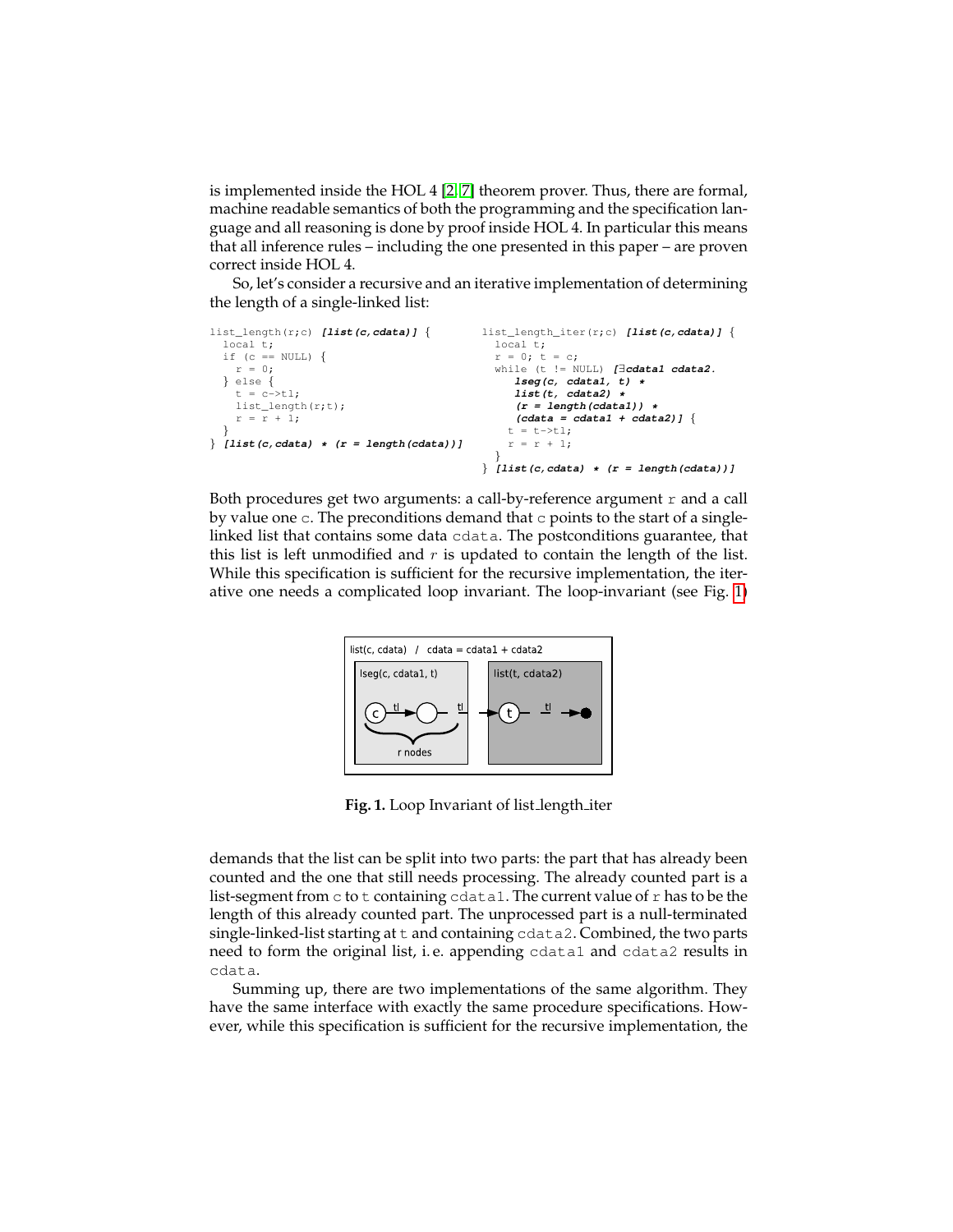iterative one needs to be annotated with a complicated loop invariant. This invariant is not just lengthy, it needs new concepts. Only the invariant needs to talk about list-segments, a partial datastructure. Both implementations do essentially the same, so why is it so much harder to specify the iterative one? The answer is that the specification of the recursive procedure call can utilise separation logic's local reasoning whereas the loop invariant does not use it.

The recursive implementation checks first<sup>[2](#page-2-0)</sup>, whether the list is empty. If it is not empty, the first element can be split off. The recursive call then determines the length of the remaining list. Thanks to local reasoning the specification of the recursive call has to mention just the tail of the original list. It is implicitly guaranteed that the first element of the original list is not modified. In contrast, the loop invariant describes the whole state / the whole datastructure. The list-segment from  $\circ$  to  $\circ$ , which is handled implicitly in the recursive implementation, is mentioned explicitly in the loop invariant.

In the following a inference rule is presented that allows the usage of local reasoning for the verification of while loops. Instead of loop invariants, this inference rule uses pre- and post-conditions for while loops. It allows to specify the list-length example as follows:

```
list_length_iter(r;c) [list(c,cdata)] {
  local t;
  r = 0; t = c;loop_spec [list(t,data)] {
   while (t != NULL) { t = t ->tl; r = r + 1; }
   } [list(old(t),data) * (r = old(r) + length(data))]
} [list(c,cdata) * (r = length(cdata))]
```
This specification states that assuming  $t$  points to a start of a single linked list before the loop, then after the execution of the loop, there is still the same list in memory and the value of the variable  $r$  has been increased by the length of the list. So, this specification is using local reasoning. The list-segment between  $c$  and  $t$  is handled implicitly.

## **2 A closer look at the inference rule for while-loops**

As motivated, local reasoning is an powerful feature that often allows simpler, shorter specifications and proofs. However, the inference rule for while-loops does not allow to utilise it. Let's have a closer look at this inference rule and see whether it can be modified to allow local reasoning. Hoare Logic [\[4\]](#page-10-6) provides the following inference rule to reason about the partial correctness of whileloops:

> WHILE RULE  $\{c \wedge I\} p \{I\}$  $\{I\}$  while c **do** p **done**  $\{\neg c \land I\}$

<span id="page-2-0"></span><sup>&</sup>lt;sup>2</sup> Holfoot's web-interface can be used to step through the proof. It can be found at <http://holfoot.heap-of-problems.org>.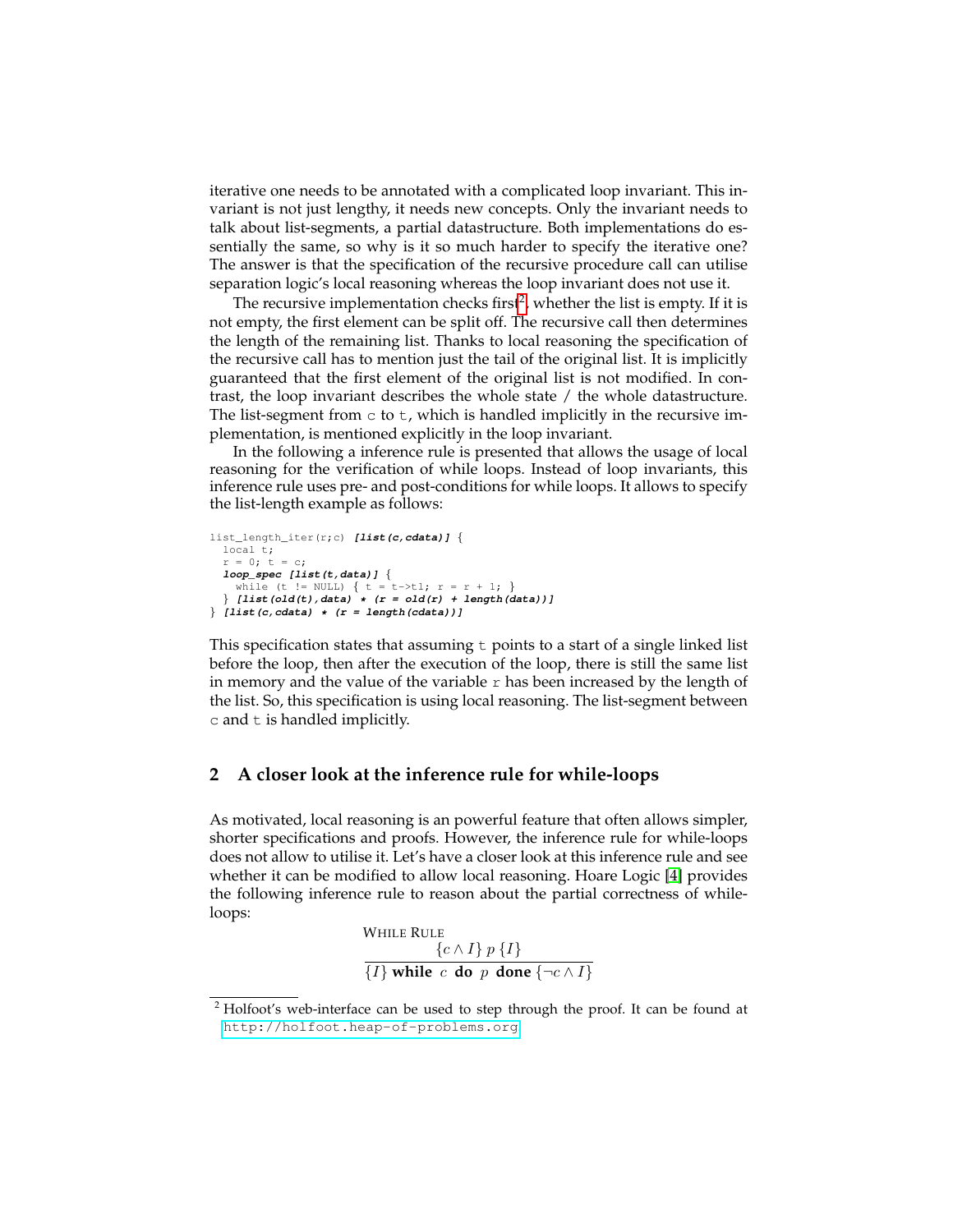This inference rule can informally be justified by an induction on the number of loop iterations:

 ${I}$  **while** c **do** p **done**  ${\neg c \land I}$   $\Leftarrow$  **induction** / **unroll**  ${\neg c \land I}$  {¬c  $\land I$ }  $\land$  use induction hypothesis that  $\{c \wedge I\}$  p; **while** c **do** p **done**  $\{\neg c \wedge I\} \Leftarrow$  the while loop satisfies the specification  $\forall prog$ . {*I*} *prog* {¬*c* ∧ *I*} →<br>{*c* ∧ *I*} *p*; *prog* {¬*c* ∧ *I*} {c ∧ I} p; *prog* {¬c ∧ I} ⇐ sequential composition rule  $\{c \wedge I\} p \{I\}$ 

The possibility to use local reasoning is lost in the last step, the application of the composition rule. Separation logic's local reasoning guarantees that any Hoare triple can be extended by an arbitrary context  $R$ :

$$
{P} \text{prog } {Q} \iff \forall R. {P * R} \text{prog } {Q * R}
$$

However, applying the sequential composition rule in the described way, ignores the possibility to extend the specification of *prog* with a frame R. Let's try to extend the inference rule for while-loops to be able use local reasoning. This extension should be as general as possible.

Slightly generalised, the identified problem with the classical while-rule is, that it is designed for single Hoare triples {P} *prog* {Q}. In practice however, one often reasons about families  $\{P_1\}$  *prog*  $\{Q_1\}$ ,  $\{P_2\}$  *prog*  $\{Q_2\}$ , ... of specifications. As seen with the frame rule before, such families are usually represented using higher order quantification, i. e. they are given in the form  $\forall x. \{P(x)\}\$ *prog*  $\{Q(x)\}\$ . If the classical while-rule is used for such a family, it results in WHILE **DULE FOR EAMILIES** 

While KULE FOR FAMILIES

\n
$$
\frac{\forall x. \{c \land I(x)\} p \{I(x)\}}{\forall x. \{I(x)\} \text{ while } c \text{ do } p \text{ done } \{\neg c \land I(x)\}}
$$

One can do better than this. This derived rule reasons about every member of the family, about every instantiation of  $x$  separately. The other members, other instantiations are ignored. In order to use that additional knowledge let's replay the informal justification for the classic while-rule with the quantifier in mind:

$$
\forall x. \{I(x)\} \text{ while } c \text{ do } p \text{ done } \{\neg c \land I(x)\} \Leftarrow
$$
  

$$
\forall x. prog. \left(\forall y. \{I(y)\} \text{ prog } \{\neg c \land I(y)\}\right) \longrightarrow
$$
  

$$
\{c \land I(x)\} \text{ p; prog } \{\neg c \land I(x)\}
$$
  

$$
\forall x. \exists y. \{c \land I(x)\} \text{ p} \{I(y)\} \land (\neg c \land I(y) \rightarrow \neg c \land I(x))
$$

This rule is more general than the classical one. The classic one always instantiates  $y$  with  $x$ . Now the induction hypothesis is stronger and one can actually use a different instantiation for the next iteration through the loop. As discussed before, separation logic's local reasoning can be expressed as such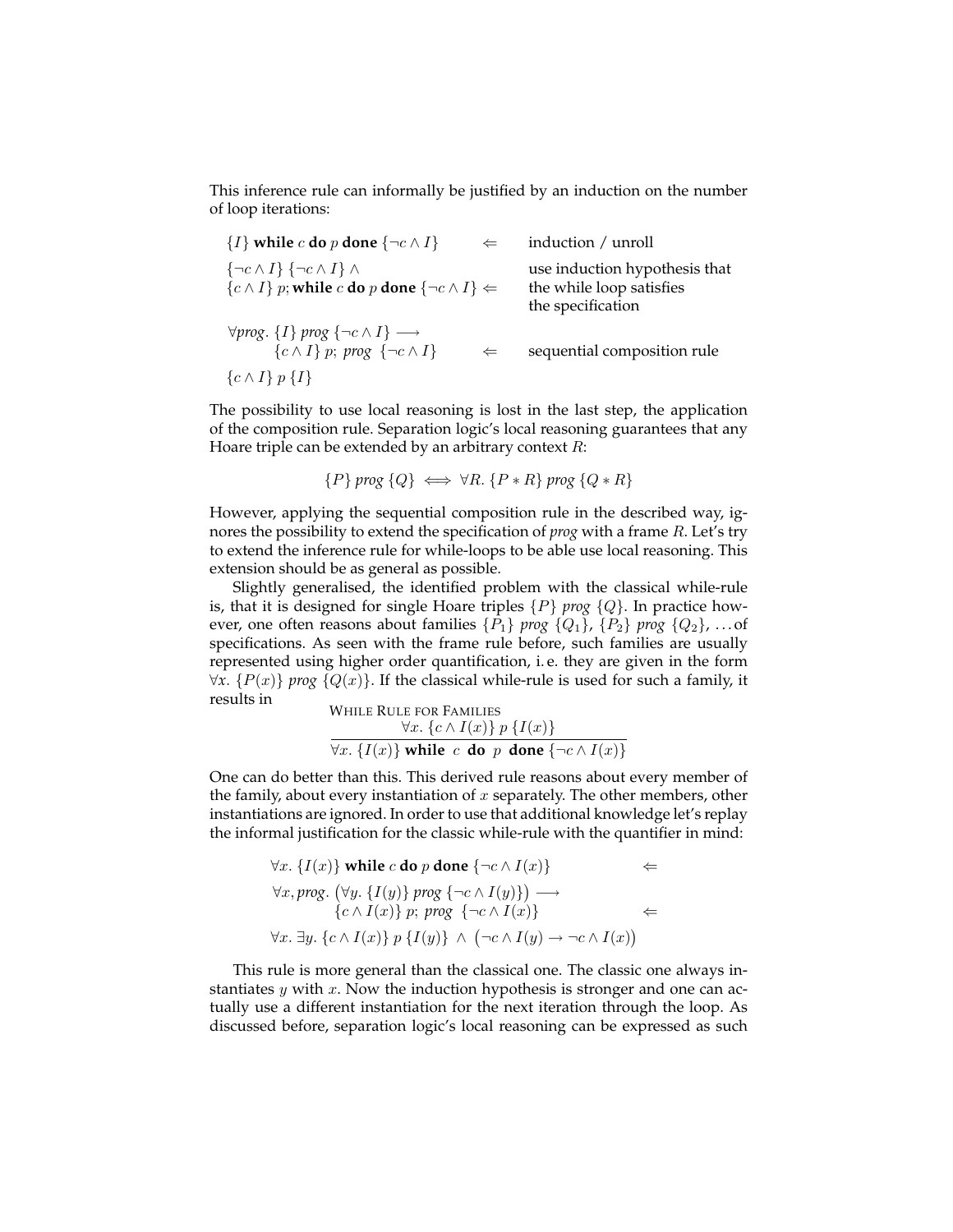a family of specifications. Therefore, reasoning about families of specifications instead of single ones allows using local reasoning for loops. This is the core of the proposed inference rule for loops. It leads to the following rule:

**extENDED WHICH RULE**  
\n
$$
\forall x, prog. (\forall y. \{I(y)\} \text{ prog } \{\neg c \land I(y)\}) \longrightarrow \{c \land I(x)\} \text{ p; prog } \{\neg c \land I(x)\}
$$
\n
$$
\forall x. \{I(x)\} \text{ while } c \text{ do } p \text{ done } \{\neg c \land I(x)\}
$$

The extended while rule allows to choose for each loop iteration a different instantiation. So, I is still some kind of inductive property of the loop, but strictly speaking no invariant any more. So let's use proper pre- and postconditions for the loop. By introducing pre- and post-conditions, the case for skipping the loop becomes more complicated. There is an additional proof obligation that the pre-condition implies the post-condition. Since there is this additional proof obligation anyhow, one can easily allow code after the loop. This results in the inference rule proposed in this paper:

Loop SPECTFICATION RULE

\n
$$
\forall x. \{\neg c \land P(x)\} \ p_2 \{Q(x)\}
$$
\n
$$
\forall x. \text{prog. } (\forall y. \{P(y)\} \text{ prog } \{Q(y)\}) \longrightarrow \{c \land P(x)\} \ p_1; \text{ prog } \{Q(x)\}
$$
\n
$$
\forall x. \{P(x)\} \text{ while } c \text{ do } p_1 \text{ done; } p_2 \{Q(x)\}
$$

Both extensions of the extended while rule can be justified using exactly the same reasoning as before. These extensions are natural and prove useful. Especially, using real pre- and post-conditions is convenient. However, these extensions are unrelated to the main idea of using local reasoning for loops.

Notice, that this discussion about inference rules is intentionally very informal. There has been no definition of the semantics of the programming language and no definition of Hoare triples. The purpose of this discussion is to convey the main ideas. In contrast to this informal discussion here, the implementation of this proposed inference rule in Holfoot is formal. Everything is defined using higher order logic and its soundness is machine checked using the HOL 4 theorem prover.

## **3 Examples**

I hope, I could convince you that loop-specifications are advantageous for the initial example of calculating the length of a single-linked list. There are similar results for reversing a single-linked list, copying a single-linked list, appending two single-linked lists, removing an element from a single-linked list, etc. Due to space restrictions most of these examples are not discussed here. They can be found on Holfoot's web-page<sup>[3](#page-4-0)</sup>.

Before considering examples that are very similar to the motivating one, let's start by discussing examples that demonstrate that even without local reasoning loop specifications are still useful. In contrast to invariants, the pre- and

<span id="page-4-0"></span><sup>3</sup> <http://holfoot.heap-of-problems.org>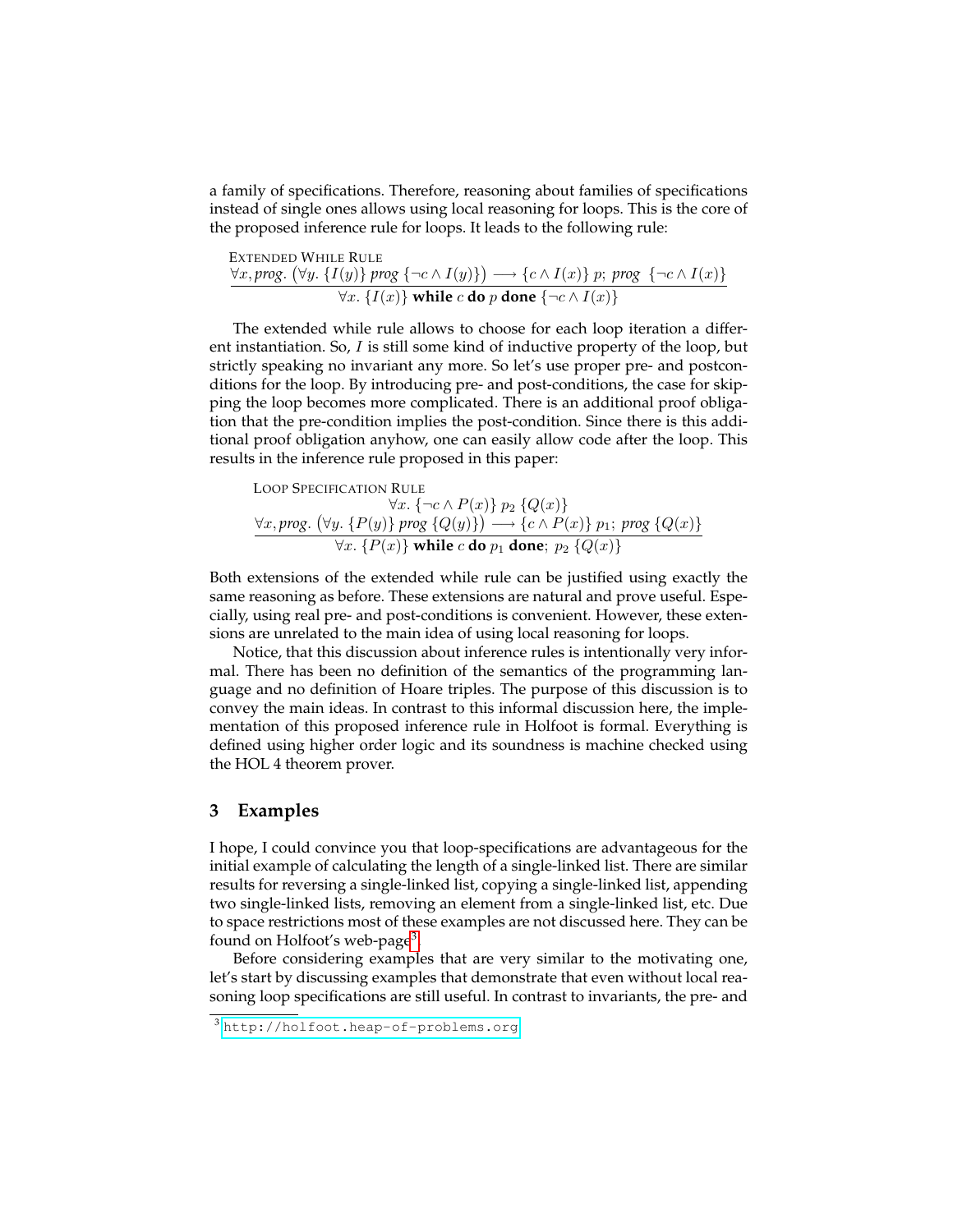post-condition specify the behaviour of the block containing the while loop. Therefore, the loop specification rule is closely related to Eric Hehner's *specified blocks* [\[3\]](#page-10-7). Hehner uses single boolean expressions instead of a pre- and postcondition. Moreover, his work is much more general. However, he is not using local reasoning. Allowing for these differences, his method of reasoning about loops is very similar to the one proposed here.

## **3.1 Array Increment Example**

Similar to Hehner's specified blocks, loop specifications slightly change how to think about loops. As a rule of thumb, loop invariants express what the loop has already done, whereas loop specifications express what it will still do. Talking about what still needs doing instead of what has already been done, often leads to more natural specifications. Even without local reasoning, Hehner prefers loops specified as blocks to invariants. He claims *that it is simpler and more direct to say what's left to be done, rather than to formulate an invariant* [\[3\]](#page-10-7). This difference between loop invariants and loop specifications is demonstrated by one of Hehner's examples:

```
inc(;a,n) [array(a,n,data)] {
  local i, tmp;
   i = 0;while (i < n) {
     tmp = (a + i) \rightarrow dta;(a + i) -> dta = tmp + 1;
      i = i + 1;}
} [array(a,n,map +1 data)]
```
This procedure increments every element of an array. The loop can be specified with the following invariant:

```
∃data2. array(a, n, data2) ∗
            (\forall x. \quad x < i \quad \Longrightarrow data_2[x] = data[x] + 1) *(\forall x. \ i \leq x < n \Longrightarrow data_2[x] = data[x])
```
The invariant states that there is an array of length n starting at a and containing some existentially quantified data  $data_2$ . For all indices up to i the array contains the incremented value, for all other indices it still contains the original one. If a loop specification is used, it is the other way round:

```
pre: array(a, n, data)
post: ∃data2. array(a, n, data2) ∗
                    (\forall x. \quad x < old{old}(i) \quad \Longrightarrow data_2[x] = data[x])(\forall x. \text{ old}(i) \leq x < n \Longrightarrow data_2[x] = data[x] + 1)
```
This specification states that all the indices starting at the value of  $\pm$  will be updated, while all smaller than i are not touched. Notice, that no local reasoning is involved here yet. Using local reasoning, the loop specification can however be simplified by implicitly handling the part of the array that is not touched.

```
pre: \arctan(\mathbf{a} + \mathbf{i}, \mathbf{n} - \mathbf{i}, \text{data})post: array(a + old(i), n - old(i), map (+1) data)
```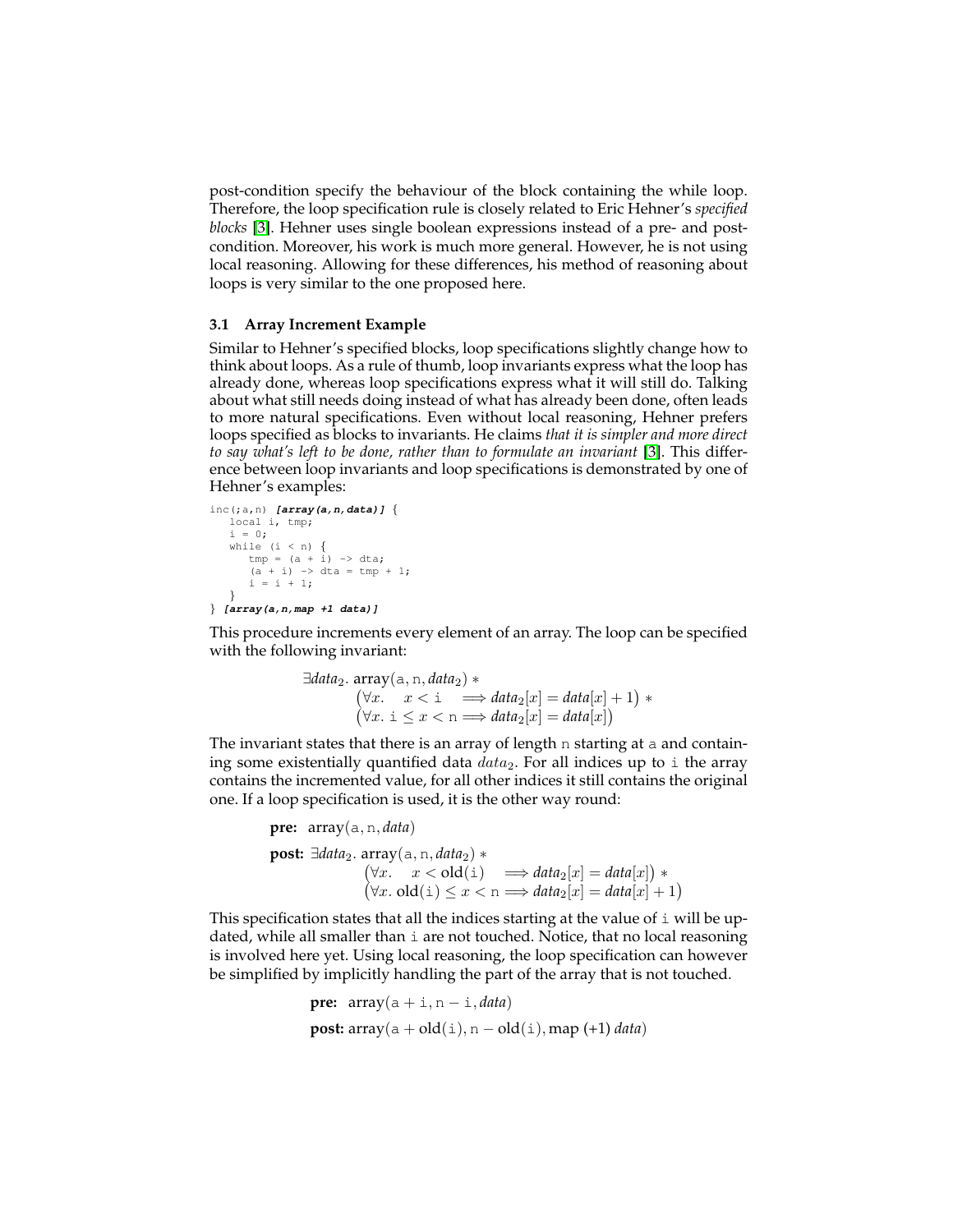This specification now states that given an array starting from  $a + i$  of length n − i – i. e. just the part of the original array starting at index i – all elements of this array are incremented. There is no need any more for some complicated expressions about indices.

## **3.2 List Filtering Example**

The last example demonstrates that loop invariants usually specify what has already been done, whereas loop specifications specify what will be done. However, both views were easy to express. The following example of filtering a list demonstrates that it might be much simpler to express what the loop will still do. Notice that this example is not exploiting local reasoning.

```
list_filter(l;x) [list(l,data)] {
   \begin{align*}\n \text{local } y, z, e; \\
 y = 1; z = \text{NULL};\n \end{align*}while (y := NULL) {
        e = y->dta;
if (e == x) { /* need to remove y */
           if (y == 1) \{\n \n \times \text{first link } \times \text{ / } \}<br>
1 = y \rightarrow t1; dispose y; y = 1;} else { /* not first link */
             e = y->tl; z->tl = e; dispose y; y = z->tl;
        }
} else { /* don't need to remove y */
          z = y; y = y->tl;
       }
   }
} [list(l, filter x from data)]
```
The loop invariant describes that parts of the list got already filtered. This partial filtering is complicated to express:

```
if (y = 1) then
      \exists data_1. (data = (some xs) + data<sub>1</sub>) * list(1, data<sub>1</sub>)
else
      \exists data_1, date, data_2. (data = data_1 + date + (some xs) + data_2) *
                                 \text{leg}(1, \text{filtered data}_1, z) * (z \mapsto [\text{tl}: y, \text{d}ta : \text{date}]) *date \neq x * list(y, data_2)
```
This invariant is even worse than it looks, because the shorthand (some xs) is used to denote a list of unknown length that consists of just the element x. In contrast, the loop specification is straightforward, because it describes that the whole list starting at  $y$  will be filtered.

```
pre: list(y, data<sub>2</sub>) *if (y \neq 1) then \text{leg}(1, data, z) * (z \mapsto [t1 : y, dta : zdate]) else emp
post: if (\text{old}(y) = \text{old}(1)) then \text{list}(1, \text{filtered data}_2)else list(1, data + zdate + filtered data<sub>2</sub>)
```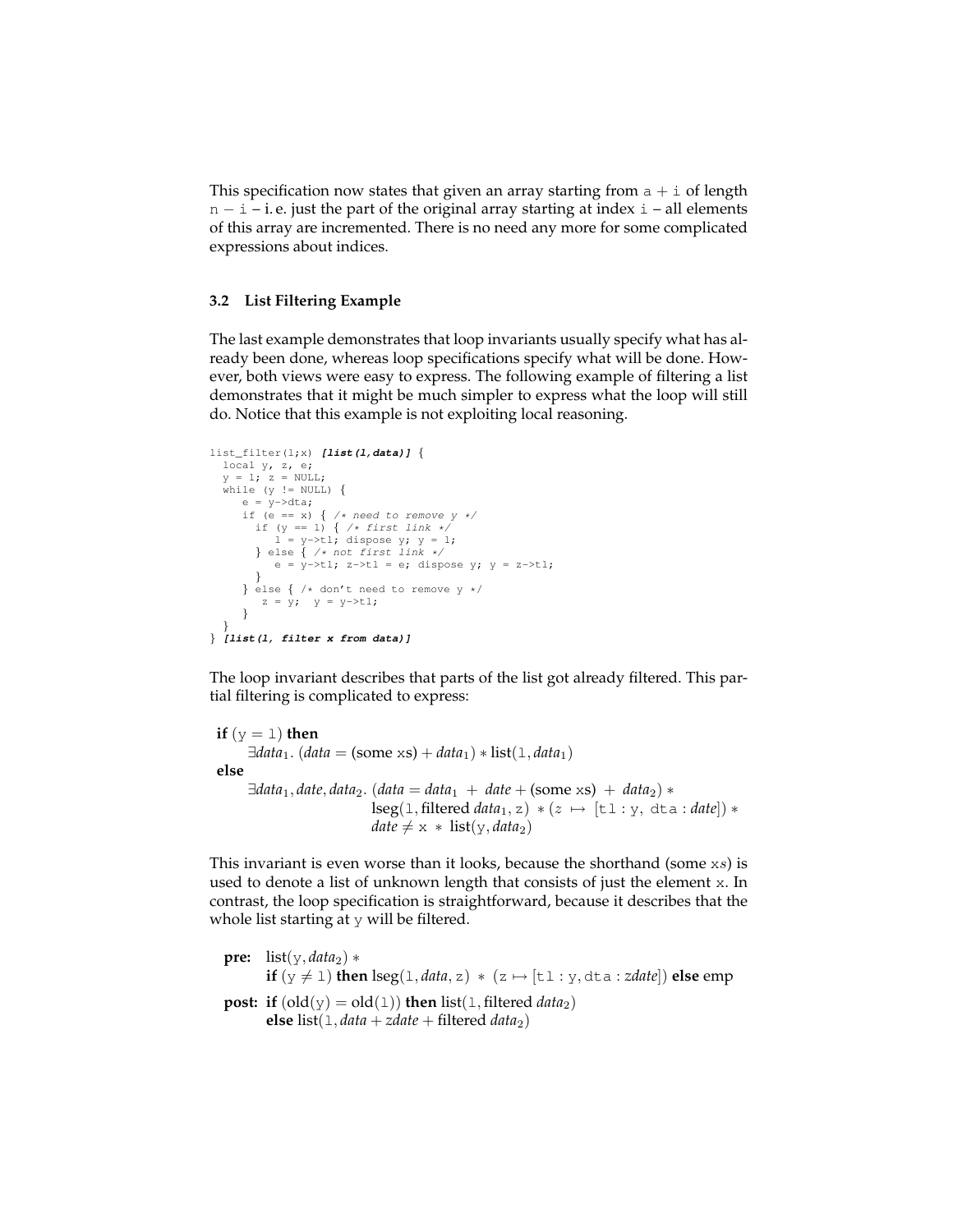#### **3.3 List Copy Example**

After considering examples for which loop specifications proved beneficial even without local reasoning, let's have a look at an example with local reasoning:

```
list_copy(z;c) [list(c,data)] {
  local x, y, w, d;<br>if (c==NULL) { z=NULL; }
  else {
    z=new(); z->tl=NULL; x = c->dta; z->dta = x; w=z; y=c->tl;
    while (y!=NULL) {
      d=new(); d->tl=NULL; x=y->dta; d->dta=x; w->tl=d; w=d; y=y->tl;
    }
  }
} [list(c,data) * list(z,data)]
```
This procedure copies a single-linked list that starts at  $\sigma$  and updates the callby-reference argument z such that z points to the copy after execution. The procedure first checks, whether the list is empty. In this case, nothing needs to be copied. Otherwise, the first element is copied and auxiliary variables w and y initialised. After this initialisation, z points to the beginning of the copy,  $w$ points to its last element and y points to the part of the original list that still needs to be copied. Then a while loop is used to copy the remainder of the list by copying the element pointed to by  $y$  and then advancing  $y$  and  $w$ .

The while-loop can be specified with the following invariant:

```
\existsdata<sub>1</sub>, cdate, data<sub>2</sub>. (data = data<sub>1</sub> + cdate + data<sub>2</sub>) *
                                      \text{lseg}(c, data_1 + \text{cdate}, y) *\text{leg}(z, data_1, w) * (w \mapsto [\text{tl} : 0, \text{d} \text{ta} : \text{cdate}]) *list(y, data_2)
```
This invariant states that the original data can be split into three parts: two lists *data*<sub>1</sub>, *data*<sub>2</sub> and a single element *cdate*. There is a list-segment from  $\circ$  to  $\circ$ containing *data*<sup>1</sup> followed by *cdate*. This part of the original list has already been copied. The data *data*<sup>1</sup> has been copied to a list-segment from z to w. The last entry *cdate* is pointed to by w. Finally, *data*<sub>2</sub> still needs to be copied. It is stored in a list starting at y.

Using a loop specification simplifies reasoning about the loop significantly:

```
pre: w \mapsto [t\mathbf{1} : 0, dt\mathbf{a} : cdate] * \mathbf{list}(y, data_2)post: list(old(w), cdate + data<sub>2</sub>) * list(old(y), data<sub>2</sub>)
```
This specification states that if before the loop is executed  $w$  points to some data *cdate* and there is a list starting at y containing  $data<sub>2</sub>$ , then the list starting at y is copied such that the old value of w points to a list containing *cdate* followed by *data*<sup>2</sup> after the execution of the loop. The part of the list that has already been copied, i.e. the list-segment from  $\sigma$  to y does not need to be mentioned explicitly. It is handled implicitly using local reasoning. Notice moreover that the loop specification does not use list-segments.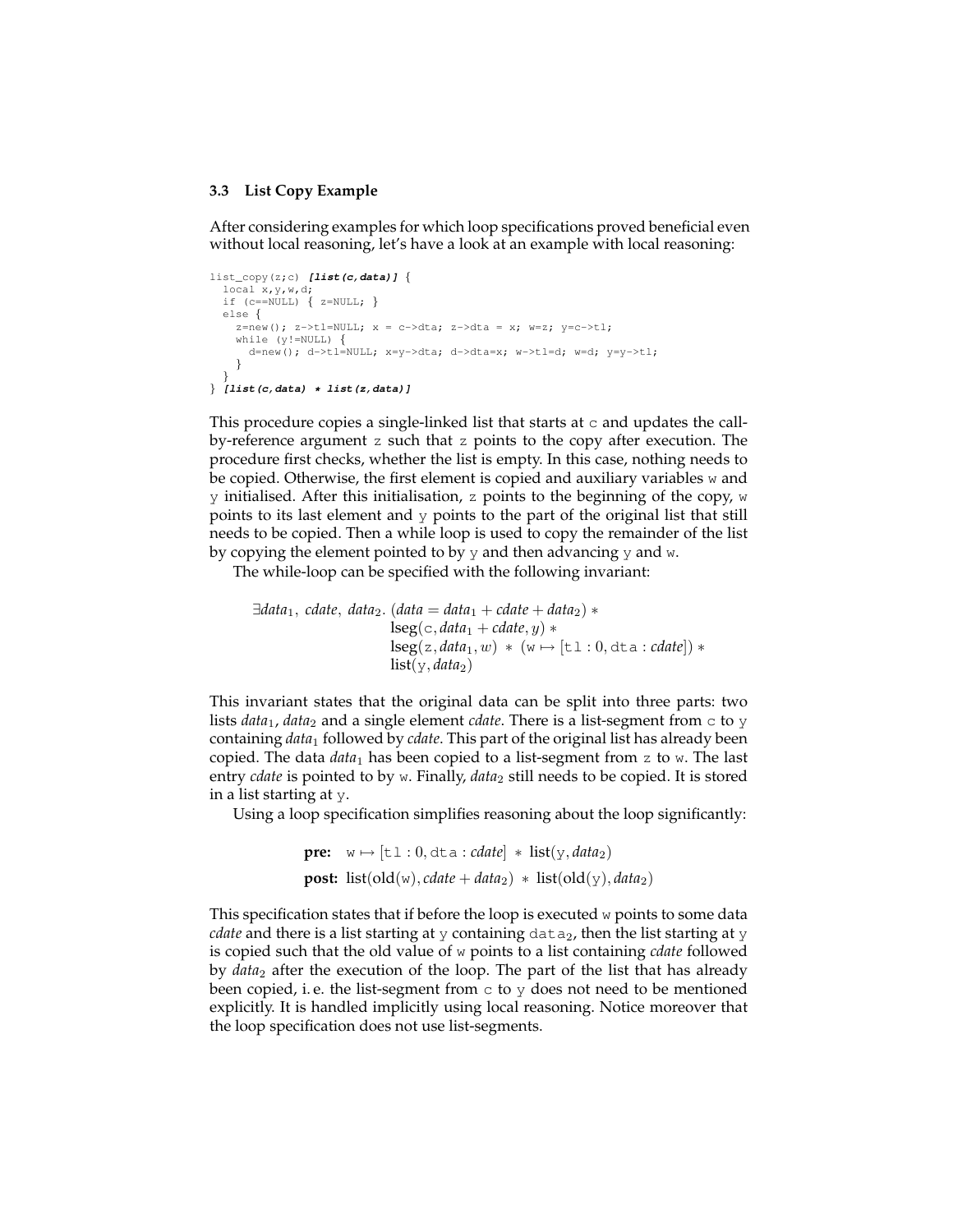#### **3.4 Partial Datastructures**

Loop specifications can utilise local reasoning in order to implicitly handle some part of the state that loop invariants mention explicitly. This implicitly handled part of the state is usually a partial datastructure. For the examples so far, these partial data structures are easy to express. For lists, the partial datastructure is a list-segment and for arrays it is an array. Let's now consider a slightly more complicated datastructure: trees. For trees, the corresponding partial datastructure is a tree with a hole for some other tree. This is difficult to express. Separation logic's magic-wand operator can be used, but reasoning about this additional operator is not straightforward and Holfoot is not able to do it. Therefore, Holfoot usually can't handle the invariants of loops that operate on trees. However, loop specifications can be used to avoid the partial datastructure. This allows Holfoot to reason about additional examples like the following:

```
search_tree_delete_min (t,m;) [binary_search_tree(t;keys) * (keys ≠ Ø)] {
  local tt, pp, p;
 p = t - 1;if (p == 0) { m = t->dta; tt = t->r; dispose (t); t = tt; } else {
    pp = t; tt = p->1;loop_spec [binary_search_tree(p, keys2) & (pp points to p and p to tt)] {
      while (tt != NULL) { pp = p; p = tt; tt = p->1; }
      m = p->dta; tt = p->r; dispose(p); pp->1 = tt;
    } [∃p2. binary_search_tree(p2, keys2 without min(keys2)) & (pp points to p2)]
  }
```

```
} [binary_search_tree(t;keys without min(keys)) * (m = min(keys))]
```
This procedure deletes the minimal key from a non-empty binary search tree. The while-loop is used to search for the node storing the minimal key. After the loop has been executed, the original binary-search tree is unmodified and the variable  $p$  points to the node holding the minimal key and  $pp$  to its parent node. However, expressing these properties of  $p$  and  $pp$  is complicated and would require some kind of partial tree datastructure. Therefore, the code that deletes the minimal element is included in the loop specification. Thus, the post-condition of the loop specification can state, that the minimal key of the original tree has been deleted. In contrast to the corresponding loop invariant, the loop specification does not need partial tree datastructures.

Besides demonstrating that loop specifications can be used to eliminate the need for partial datastructures, the last example also demonstrates why it is useful that loop specifications allow code after the while-loop. Allowing code after the loop is a minor extension, that is not used by most of the examples that I considered so far. However, as this example illustrates, it sometimes results in much simpler post-conditions.

## **4 Conclusion**

In this paper an additional inference rule for while loops is presented. This *loop specification rule* uses pre- and post-conditions instead of invariants. Loop invariants express what the loop has done so far. In contrast loop specifications state what the loop will still do. This often leads to more natural specifications.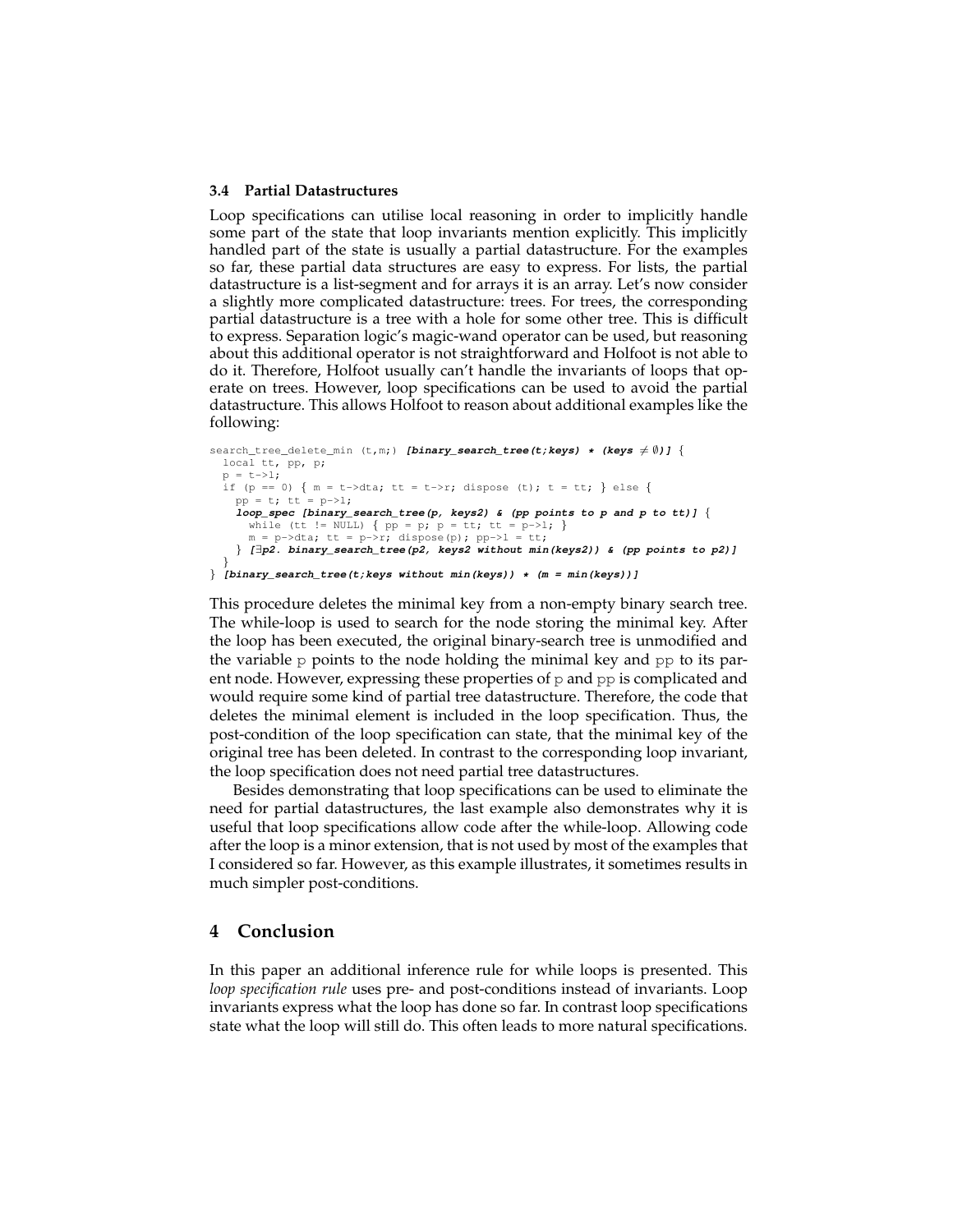The loop specifications presented here are very similar to Eric Hehner's specified blocks [\[3\]](#page-10-7). Even without local reasoning they often lead to simpler, more natural specifications as demonstrated by the list filtering example. However, they have mainly been introduced in order to be able to use separation logic's local reasoning for loops. Using local reasoning, loop specifications gain their full potential. Besides leading to even simpler specification, local reasoning can be used to avoid the need for predicates describing partial datastructures.

Loop specifications have been implemented inside Holfoot. This implementation includes a formal correctness proof inside the HOL 4 theorem prover. There are many Holfoot examples available that demonstrate that loop specifications can simplify the specification and verification of loops considerably. There are examples for single linked lists like reversing a single-linked list, copying a single-linked list, appending two single-linked lists, removing an element from a single-linked list, examples for arrays like copying an array, binary search, quicksort and examples for binary trees like binary search tree lookup and deletion or traversing a tree with a user managed stack. These examples and many others can be found on Holfoot's webpage <sup>[4](#page-9-0)</sup>. The binary tree examples might be especially interesting. These could not be handled by Holfoot without loop specifications, because Holfoot does not support predicates that are able to describe the otherwise necessary partial datastructures.

## **Acknowledgements**

I would like to thank Rustan Leino, David Naumann, Peter O'Hearn, Matthew Parkinson and Hongseok Yang for discussions, comments and especially for pointing me to Eric Hehner's work.

<span id="page-9-0"></span><sup>4</sup> <http://holfoot.heap-of-problems.org>